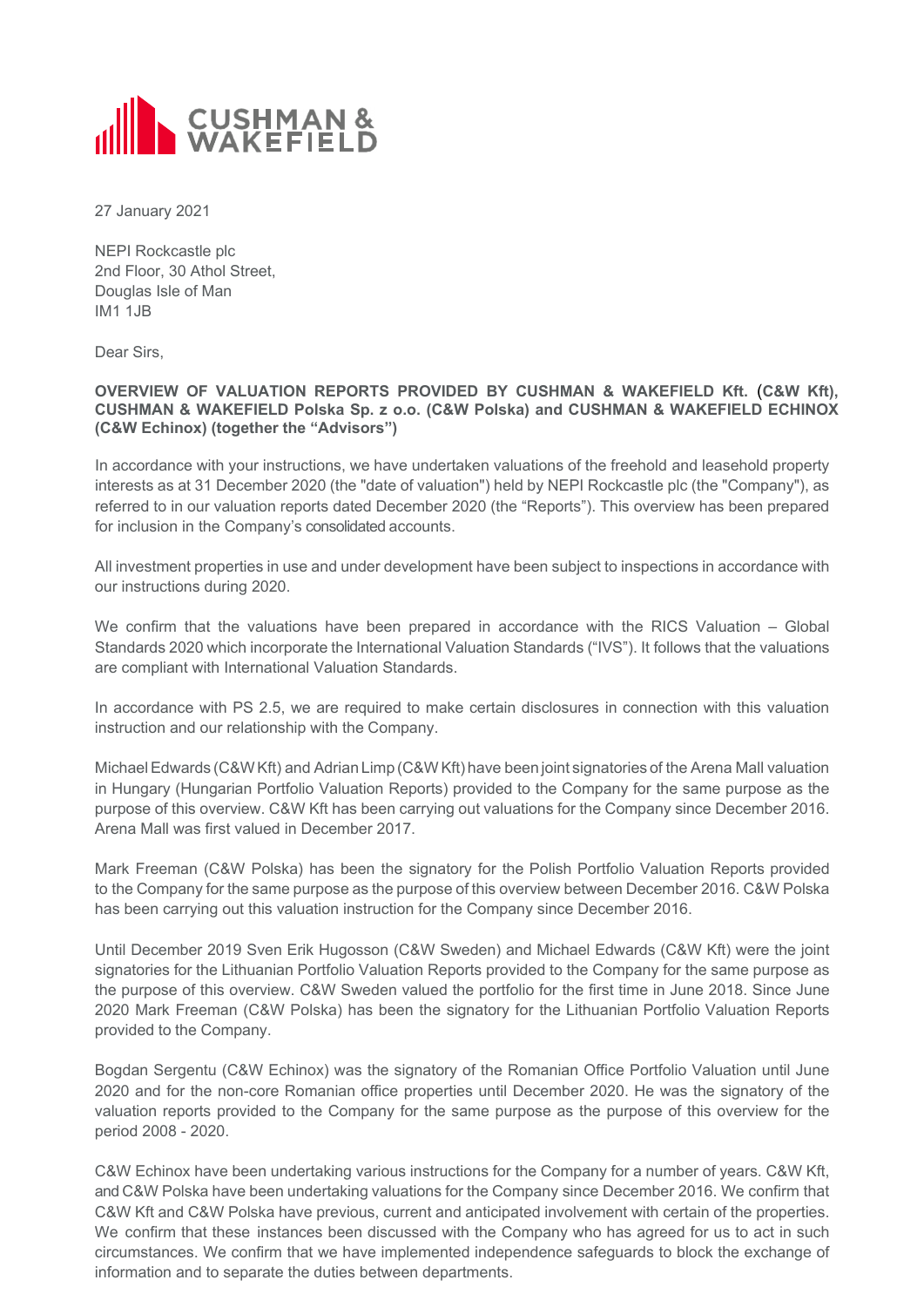The Advisor's financial year ends are 31 December 2020. We confirm that the proportion of fees payable by the Company to the Advisors combined in the financial year to 2020 was less than 5% of combined group turnover. We anticipate that the proportion of fees payable by the Company to the Advisors combined in the financial year to 31 December 2021 will remain at less than 5% of combined group turnover.

The value of each of the properties has been assessed in accordance with the relevant parts of RICS Valuation – Global Standards 2020. Valuations were reported on the basis of Fair Value IFRS and our opinion of the Fair Value of each of the properties has been primarily derived using comparable recent market transactions on arm's length terms.

In particular, we have assessed the Fair Value IFRS of the properties in accordance with VPS4 Item 7 of the RICS Red Book. Under these provisions, the term "Fair Value" means "The price that would be received to sell an asset, or paid to transfer a liability in an orderly transaction between market participants at the measurement date".

Our opinion is based on an analysis of recent market transactions where possible, supported by market knowledge derived from our agency experience.

Investment properties in use have been valued using a Discounted Cashflow. Income from each tenant is assumed to run for the duration of their lease term or up to first break option if deemed appropriate. Thereafter income is assumed to continue in perpetuity at our opinion of rental value. Explicit adjustments have been made for letting voids, empty service charge, letting fees, fit out contributions and irrecoverable operating costs.

A full explanation of the Assumptions made in our valuations and details of the sources of information are contained within our Reports.

The Company has provided us with the floor areas of the properties that are relevant to our valuations. As instructed, we have relied on these areas and have not checked them on site. We have made an Assumption that the floor areas supplied to us have been calculated in accordance with the local measurement practices, relevant at the date of valuation. The properties were inspected internally and externally from the ground level only in 2020. We only inspected representative areas of the building buildings. Plant rooms and roofs were not inspected.

We have relied on tenancy information provided by the Company but we have not read lease agreements. We have made an Assumption that the copies of all relevant documents sent to us are complete and up to date.